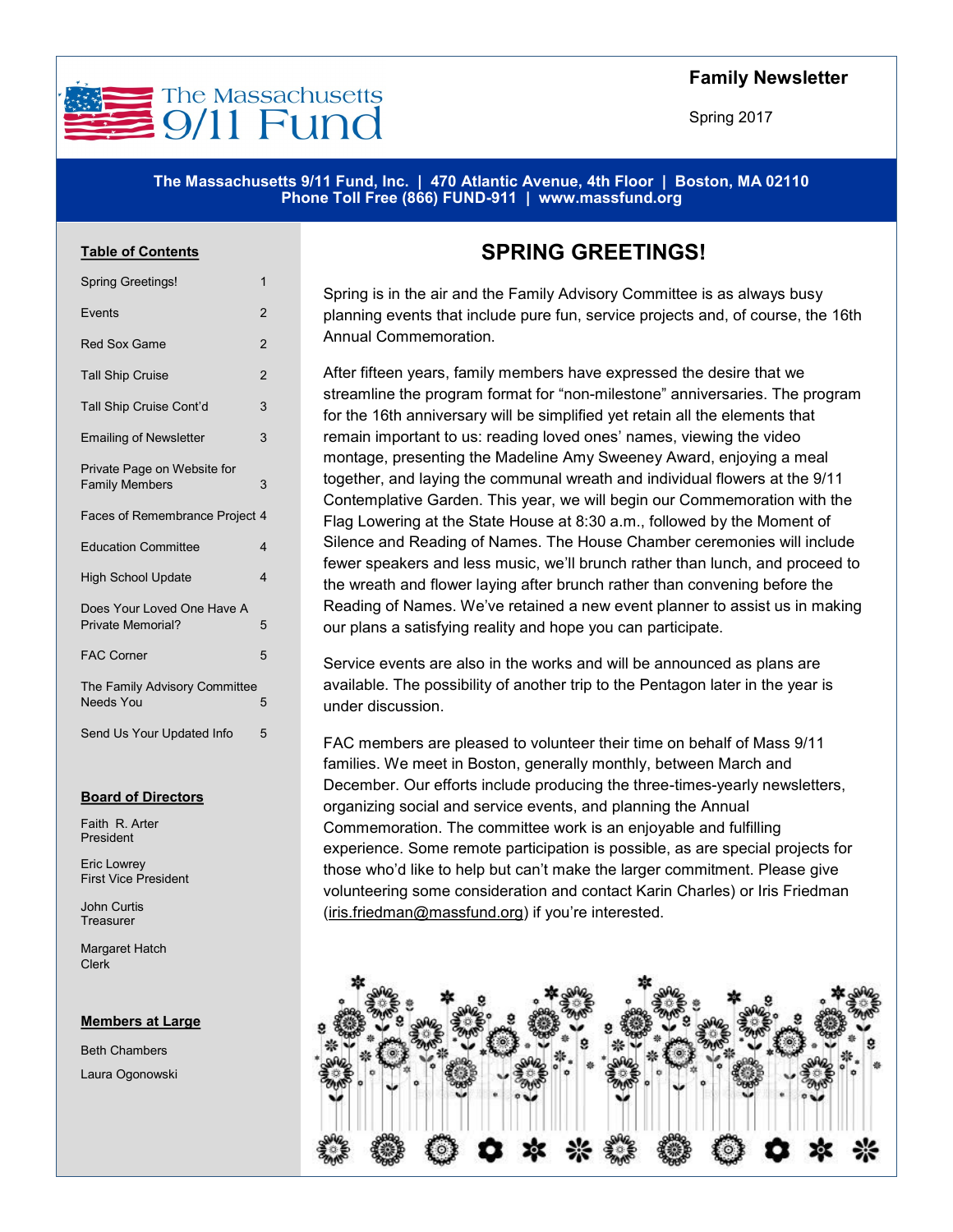## **Mass 9/11 Fund Newsletter Page 2 Spring 2017 Page 2** Spring 2017

### **Mass 9/11 Staff**

Alyse R. Mazerolle, Director of Operations and Programs

#### **Family Advisory Committee**

Karin Charles, Chair Iris Friedman, Vice Chair Christie Coombs Diane Hunt Teresa Mathai Sally White

#### **Honorary Board**

Candy Altman Mary J. Kakas Roderick MacLeish, Jr. Chancellor Marty Meehan Molly Shereden Barry Tatelman Eliot Tatelman Faith Weiner

#### **In Memoriam**

Senator Edward M. Kennedy Loretta W. Kowal



# **EVENTS**

## **Annual Fenway Park Outing Red Sox Versus Tampa Bay Rays**



The Mass 9/11 Fund is looking forward to attending the upcoming Red Sox game at Fenway Park on Mother's Day, Sunday, May 14. They will be playing the Tampa Bay Rays.

We'll cross our fingers for nice weather and cheer for our beloved Red Sox. Spending time with other family members for this event will surely be an enjoyable way to spend the afternoon.

## **Tall Ship Cruise**

We are pleased to announce that the Mass 9/11 Fund is planning another Boston Harbor cruise for family members. The date is June 18 (Father's Day), which is when the magnificent Tall Ships regatta will be in port. This is a wonderful opportunity to experience a piece of maritime history. And we'll have the entire yacht to ourselves!

The event includes a lovely lunch and the ride around the harbor. The itinerary is:

Boarding Location: 60 Rowes Wharf, Boarding Gate B (*behind the Boston Harbor Hotel*)

Boarding time: 1:30 pm

Buffet Lunch: 1:30-2:30 pm

Cruising: 2:30-4:30 pm







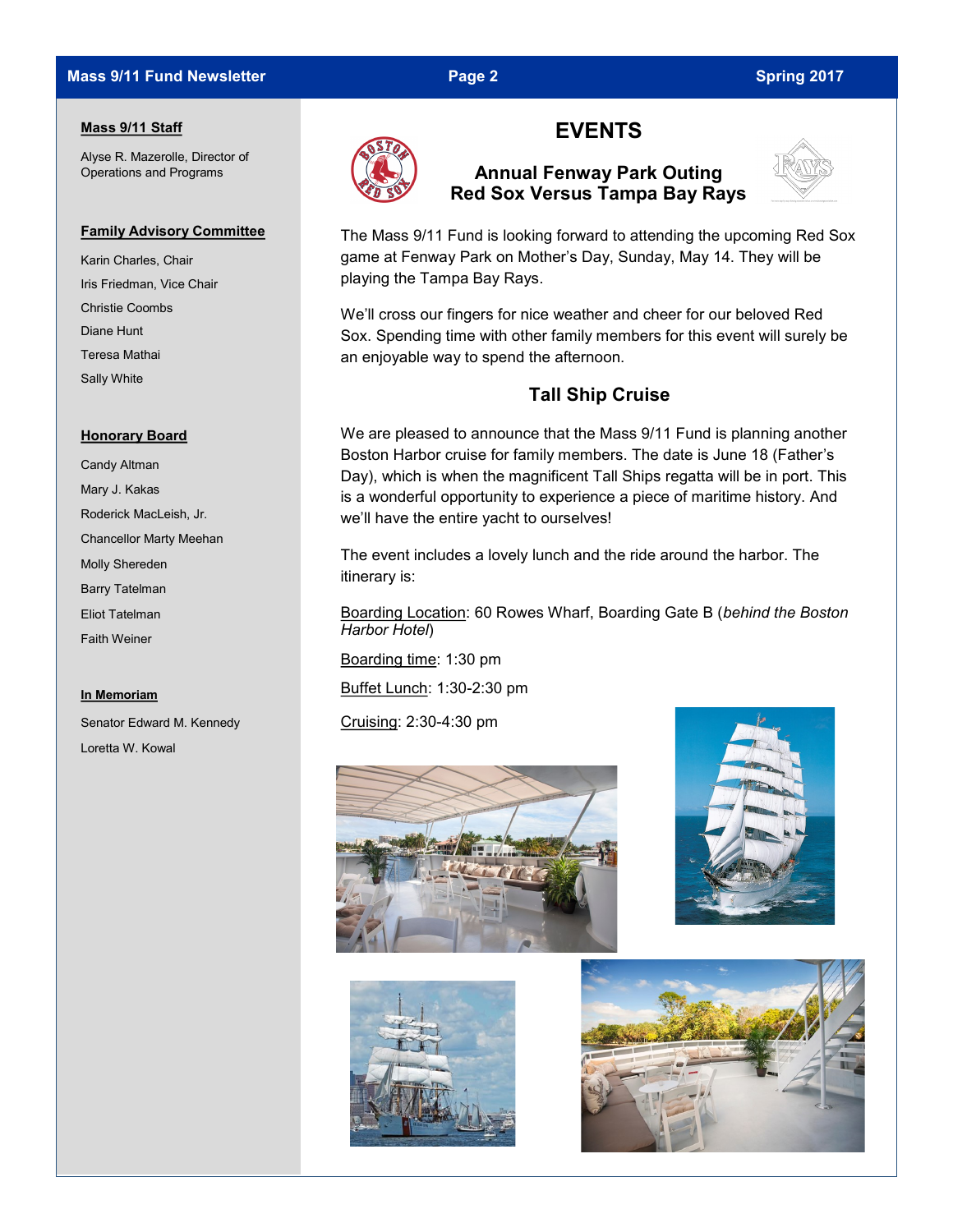The cost is \$40 per person. We have purchased 40 tickets with the option to purchase 45 more. So bring your whole clan to experience the Tall Ships event while socializing with other family members.

Want to come? Starting at 9:00 a.m. on May 22, please send an email to Alyse Mazerolle at [alyse.mazerolle@massfund.org.](mailto:Alyse.mazerolle@massfund.org?subject=Tall%20Ships%20Cruise) The email must include the name of each family member in your party. The tickets will be awarded on a first-come-first-served basis. In the interest of fairness, please do not contact Alyse before the starting time. If your request is fulfilled, Alyse will send you an invoice that covers the exact number of family members included in your request. You can pay online by credit card, debit card, or echeck. Kindly remit promptly. Unfortunately we will not be able to refund payments if you need to cancel.

We hope you're able to attend this special event!





# **Emailing of Newsletter**

As we kick off 2017, we have decided to go green and go paperless. Creating, publishing and distributing the newsletter is a very involved process that takes a significant amount of time. There is also a considerable cost for postage, supplies, and photocopying. Since we have limited resources, **future newsletters will only be emailed** to all family members. Current and past newsletters will continue to be available for viewing on our [website.](http://massfund.org/news-information/family-newsletters/) 

Please be sure that we have your current email address so that you'll be certain to receive the newsletter as well as other correspondence. Feel free to contact Karin Charles ([karin.charles@massfund.org\)](mailto:karin.charles@massfund.org?subject=Emailing%20Newsletter) or Iris Friedman [\(iris.friedman@massfund.org\)](mailto:iris.friedman@massfund.org) if you have any questions. Thank you for your understanding as we implement this new process.

# **Private Page on Website for Family Members**

We are also creating a private page for family members only, on our website to announce upcoming events that will only be available to family members only. Each family member will create their own login and password.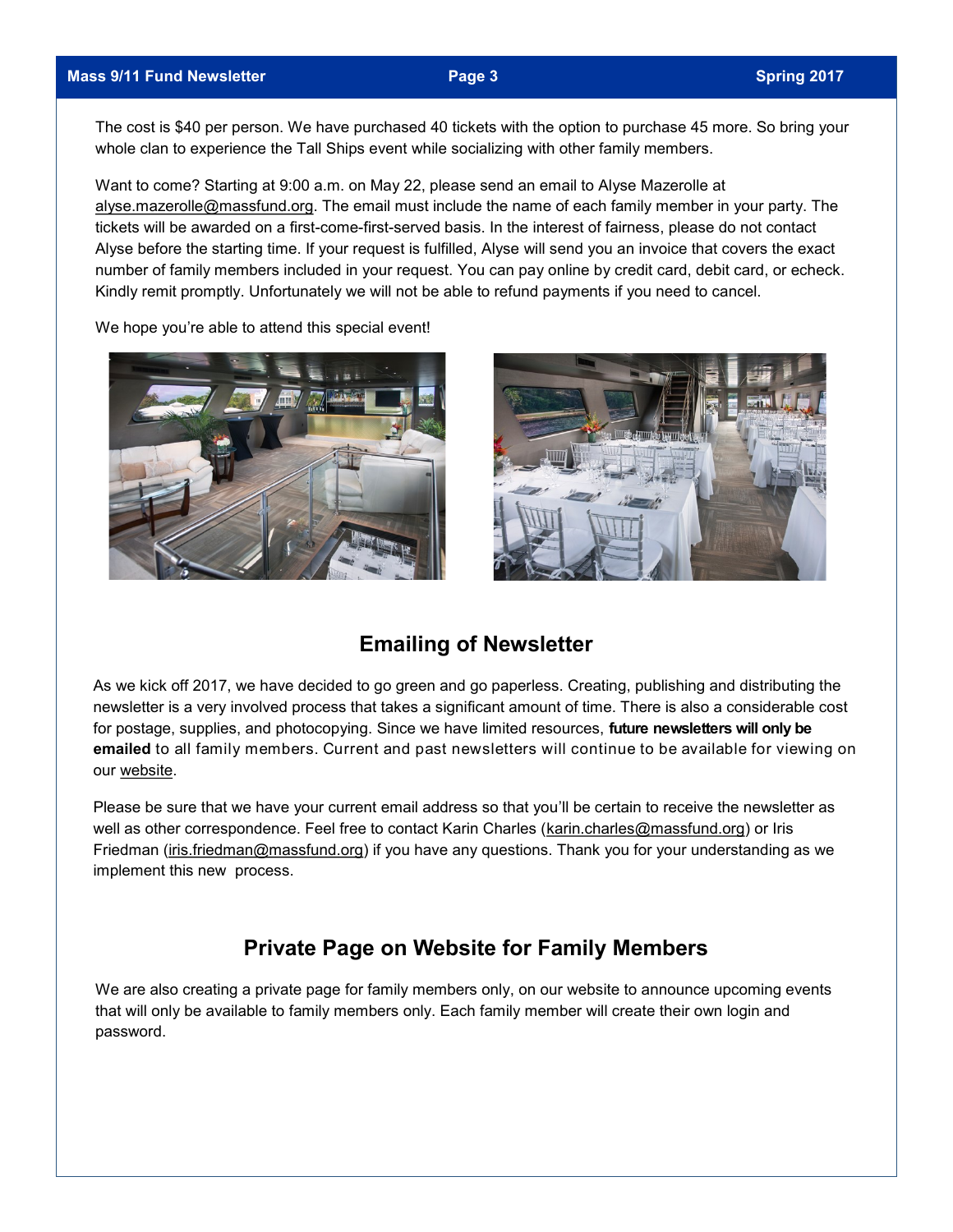# **Faces of Remembrance Project**

Gina Johnson is still hard at work, drawing the portraits of our loved ones. Unfortunately, she had an unexpected delay over the summer but has resumed work and is making headway. There is no date yet in place for expected completion, but we will be sure to keep everyone posted and let you know as soon as we hear anything. We are also working on securing a place to exhibit these wonderful portraits for the families and public to view.

# **Education Committee**

Our Education Committee, under the leadership of Chairperson Linda Gay, has been actively at work presenting the recently completed documentary to Burlington High School, Coyle Cassidy, Cardinal Spellman High School and Needham High School. Students have been very receptive to the presentation and we are receiving very positive comments from the students who want to learn more about 9/11. We are beginning to see the fruits of the education efforts as a real learning experience and are hoping to reach an additional two or three high schools before year's end. Unfortunately, Linda Gay has found it necessary to resign from the Board and Education Committee Chair position to tend to her health and other personal family matters. Linda has left us in good hands with her strong organizational efforts and we are pleased to advise that the Board Member Beth Chambers will be assuming the responsibilities as Education Chair going forward. Beth Chambers has participated in the high school presentations and we are thankful for her time in continuing this effort.

We thank you Linda and the Education Ambassadors for their dedication and hard work in this important Education initiative. If you are interested in participating on the Education Committee or can assist with referrals to local high school principals, please contact Beth Chambers at beth chambers@ccab.org or Alyse Mazerolle at [alyse.mazerolle@massfund.org.](mailto:alyse.mazerolle@massfund.org) The education Committee plans to meet in June and can use your help.

## **High School Update**

On Monday, May 9th, members of the Mass 9/11 Educational Committee joined Needham Firefighter Shawn Donovan at Needham High School to present our 9/11 documentary to five history classes totaling 100 students. Shawn also presented slides from his time at Ground Zero in the days after the disaster. The discussion was lively as students asked interesting and insightful questions about his experience. The groups were reminded of the fact that Susan Blair (Sally White's daughter) was an alumna of Needham High School. There is a memorial for Susan at the school.

On Thursday, May 11th, Beth Chambers and Alyse met family member, Pat Bavis, at Catholic Memorial High School in West Roxbury. Pat's brother, Mark, was an alumnus. We presented our Educational Program to over 120 students. We're thankful to Pat, the newest member of the Education Committee, for arranging this visit.

When Beth Chambers talks to high school groups, she always discusses the town of Gander, Newfoundland, where almost 6,000 passengers flying to the USA from Europe were forced to land on 9/11. Gander has one of the longest runways in the world and within hours, 40 planes had landed. Being a small community, there were few hotel rooms. The community provided housing, clothing, food, medicine, and entertainment to everyone for the five days that they were stranded. That gesture of kindness to thousands is now dramatized in the Broadway musical *Come From Away*.